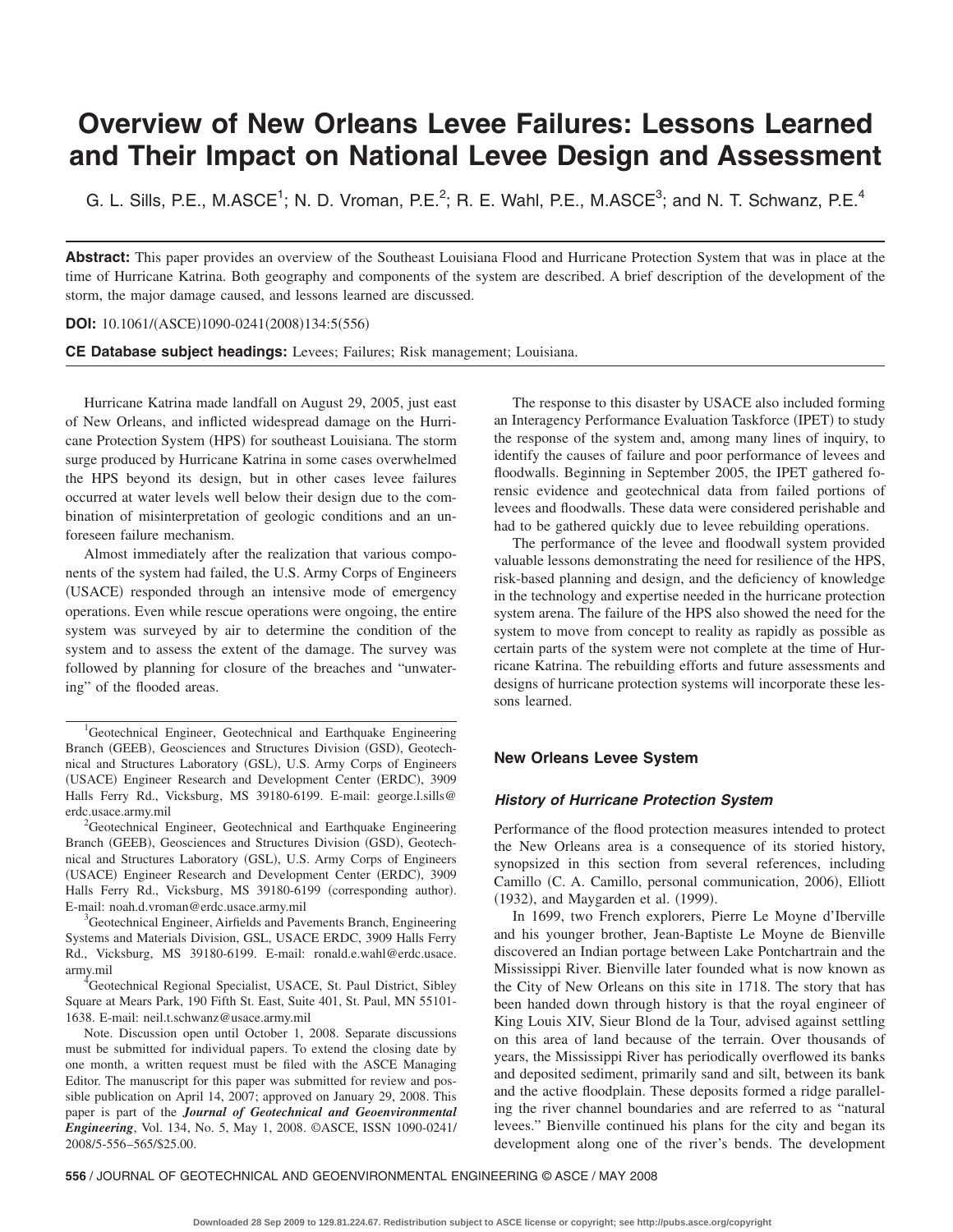

Fig. 1. Map of 1965 "barrier plan" (adapted from Woodley and Shabman 2007)

along this higher ground and within this river bend came to be known as the "Crescent City." The city found itself surrounded by the Mississippi River on one side and swampland, which is below sea level, on the other side. These conditions gave little room for city growth and contributed to frequent flooding of the city.

The problems brought on by flooding from occasional Gulf storms and floods from the Mississippi River convinced the French settlers to construct some private levee systems. These private systems grew and became combined by 1735 into a much larger system, which stretched from approximately 30 mi. above New Orleans to about 12 mi. below the city. The earliest Federal participation in these efforts included establishment of the Mississippi River Commission in 1879 and the Mississippi River and Tributaries (MR&T) Project in 1928 (IPET 2006, Vol. III). The MR&T project helped improve the levees along the Mississippi River. Local interests continued to expand the interior private system and by 1925 the interior system had grown into a system that served 30,000 acres. This system was a network consisting of approximately 560 mi. of canals, drains, and pumping stations. The total pumping capacity of this system was reported to be about 13,000 cfs. As these measures were undertaken, the quality of life was greatly improved and the flood protection system became a model for the protection of low-lying regions worldwide. With the construction of this interior flood protection system the city began to expand outward from the higher ground close to the river into the lower swamp area near Lake Pontchartrain.

The next attempt by the United States Congress to address the flood protection problem in New Orleans was the passing of the Flood Control Act of 1946. This act authorized levees to be constructed along Lake Pontchartrain to protect Jefferson Parish from 30-year frequency storm-induced flooding from the lake.

In March 1964, the USACE submitted a flood protection plan to Congress that later became known as the "barrier plan," which is a plan that consisted of many features but included a number of barrier complexes. This plan served as the basis for the feasibility report for the current hurricane protection project. On September 9, 1965, Hurricane Betsy struck New Orleans and the Louisiana area, causing major flooding, loss of life, and property damage. One month after this storm, Congress then authorized the "barrier plan" within the Flood Control Act of 1965. A map of the 1965 "barrier plan" is shown in Fig. 1. Nevertheless, with the effects of the storm still lingering, the Corps was sued over the authorized hurricane protection plan referred to as the "barrier plan." These lawsuits forced the Corps to change to the so-called "high level plan," which is a plan to provide protection solely by raising and strengthening levees and floodwalls. The "high level" plan was studied with two alternatives. One was to provide gates at the canal entrances at the lake and the other proposed raising the levees/floodwalls along the canals. The second alternative became known as the "parallel protection plan" and was mandated by congress in 1992 for construction.

Another important feature of the "barrier plan" was the construction of gates at the entrances to Lake Pontchartrain. Federal courts had stopped this concept so this plan had been abandoned in favor of the high level plan as presented in the 1984 Re-Evaluation Study by USACE. The entire authorized hurricane protection system was not scheduled for completion until 2015.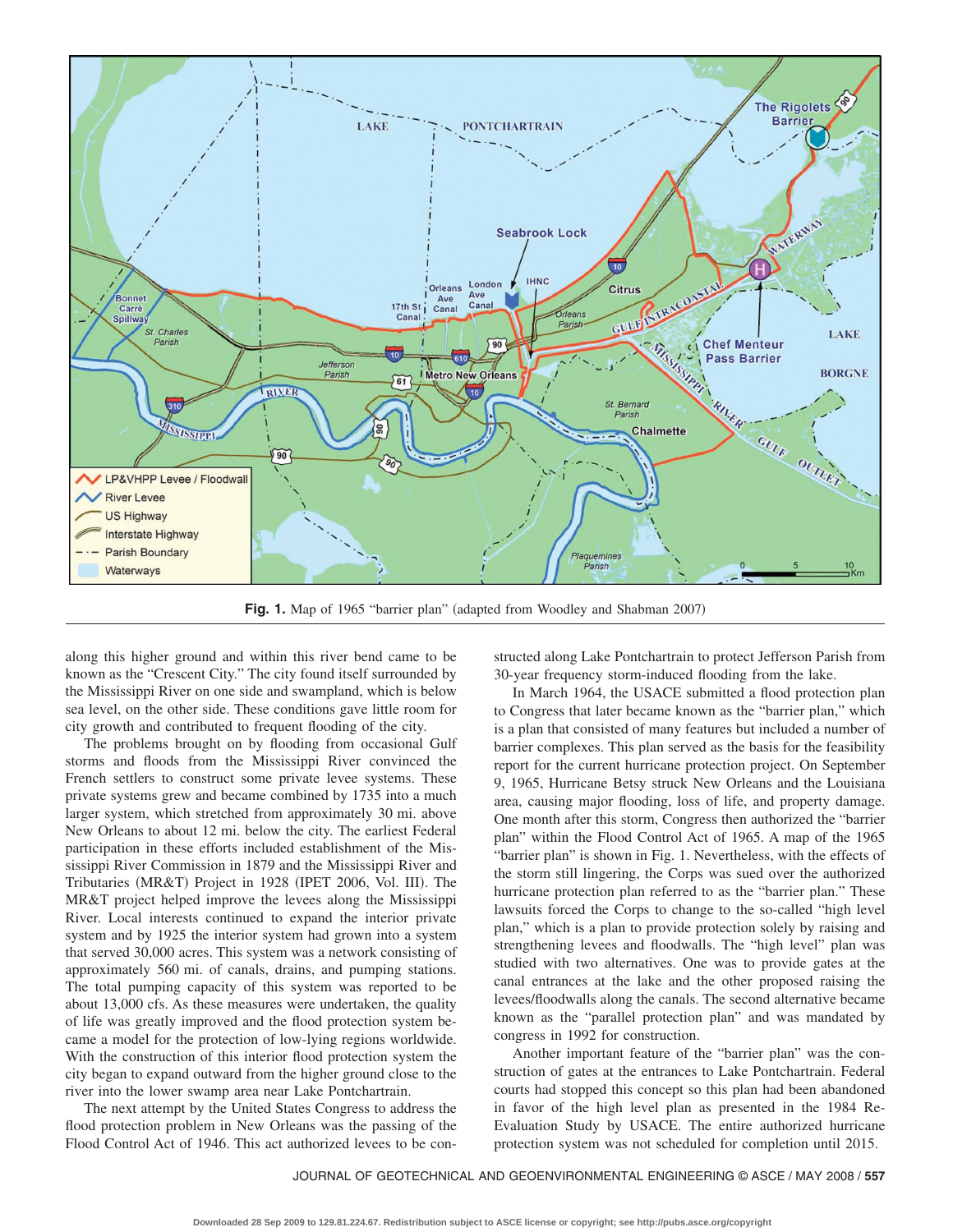## **Hurricane Katrina Impact**

Forty years had elapsed since New Orleans and the surrounding areas had experienced a major storm. For this reason, it seems likely that many residents had become a little complacent about Gulf storms. It is also likely that not many were concerned with the reports of the tropical depression that was forming over the central Bahamas on August 23, 2005. Knabb et al. (2005) wrote a detailed description of the synoptic history of Katrina, and the following is a summary of their report.

By early morning on August 24, a tropical depression became Katrina, the 11th tropical storm of the 2005 Atlantic hurricane season. On August 25, Katrina turned toward southern Florida and reached hurricane status close to midnight. Katrina, now classified as a Category 1 (Saffir-Simpson scale) hurricane, made its first landfall near the border of Miami-Dade County and Broward County. Katrina moved west-southwest overnight and only spent about 6 h over land, mostly the water-laden Everglades. The storm then weakened to a tropical storm. The tropical storm emerged into the southeastern Gulf of Mexico just north of Cape Sable on August 26.

Once back over the water, Katrina quickly regained hurricane status with maximum sustained winds of 65 knots (knots is a unit of velocity equal to 1 nautical mi/h, which is about 1.15 statute mi./h). The intensity of the storm continued during the day, and late on August 26, Katrina first became a Category 2 storm with maximum sustained winds of 83 knots. The storm tracked mostly westward, occasionally decreasing slightly in intensity. On August 27, Katrina became a Category 3 storm with 100 knot winds and was situated 365 nautical mi. southeast of the mouth of the Mississippi River. During the day, the inner wall deteriorated and a new outer eyewall formed and the intensity leveled off. With the deterioration of the inner eyewall the wind force expanded. Katrina nearly doubled in size on August 27 and by the end of the day tropical storm force winds extended up to about 140 nautical mi. from its center. On August 28, Katrina strengthened from a low-end Category 3 hurricane to a Category 5 hurricane in less than 12 h, with winds reaching 145 knots. By late in the day on August 28, the tropical storm winds extended 200 nautical mi. from the center, and hurricane-force winds extended about 90 mi. This made Katrina not only extremely intense but also exceptionally large.

On August 28, Katrina turned northward toward the northern Gulf Coast. The hurricane, with winds of about 110 knots, made landfall on August 29 at 6:10 a.m. as an upper end Category 3 storm near Buras, La. Katrina continued northward and made its final landfall near the mouth of the Pearl River at the Mississippi/ Louisiana border as a Category 3 hurricane of 105 knots. Katrina remained very large as it weakened. Katrina weakened rapidly after moving inland and became a Category 1 hurricane by approximately 6: 00 p.m. on August 29, eventually weakening to a tropical storm just 6 h later just northwest of Meridian, Miss.

During the 12 h period prior to Katrina making its final landfall, the storm had pushed a large volume of water against the Mississippi River delta and the east-facing levees along the Mississippi River. The storm then pushed that volume of water northward with hurricane strength winds toward the Mississippi coast and into Lakes Borgne and Pontchartrain (IPET 2006, Vol. IV). Katrina brought the highest storm surge  $(28 \text{ ft})$  http://www.hq.usace.army.mil/history/Hurricane\_files/ Hurricane.htm) and highest waves  $(55 \text{ ft})$   $\langle \text{http://www.ndbc.}$ noaa.gov/hurricanes/2005/katrina) ever recorded to hit the North American continent. Details of storm surge and wave height with respect to levee overtopping can be found in IPET Volumes 3 (Geodetic vertical and water level datum) and 8 (Engineering and operational risk and reliability analysis). In addition, levee overtopping amounts and deficiencies in pre-Katrina levee elevations with respect to original design elevations can be found in Woodley and Shabman (2007).

In most cases, Katrina generated surge and waves that greatly exceeded the intended design criteria of the HPS. There were 50 major breaches in the HPS during Katrina; however, all but four were caused by overtopping and erosion. These four breaches, in the outfall canals and Inner Harbor Navigation Canal (IHNC), occurred where I-type floodwalls breached well before water levels reached the top of the wall. In some cases, these breached at water levels below the intended design for wall freeboard.

Shortly after the storm, the Chief of the USACE formed a group to perform an in-depth analysis of the HPS for New Orleans and southwest Louisiana. This group became known as the IPET. The Assistant Secretary of the Army and the Chief of Engineers also charged the IPET to conduct this study in an open environment and to keep the public informed. The IPET consisted of about 150 engineers and scientists who came from the government (primarily the USACE), academia, and the private sector. These engineers and scientists were divided into ten teams that were responsible for:  $(1)$  the collection and management of perishable data and information; (2) the study of geodetic vertical and water level datum assessment; (3) hurricane surge and wave analysis; (4) hydrodynamic force analysis; (5) geotechnical structure performance analysis; (6) floodwall and levee performance analysis; (7) pumping station performance analysis; (8) interior drainage and flooding analysis; (9) consequence analysis; and (10) risk and reliability analysis.

While conducting the study, the IPET also was tasked to transfer knowledge and lessons learned to New Orleans so this study could be used to repair and reconstruct the HPS, which was the duty of the USACE task force guardian (TFG). To help with this task, the USACE New Orleans District, Task Force Hope, and TFG all assigned individuals to serve on the IPET. The IPET's work was reviewed on a weekly basis by a panel of specialists from the ASCE to assure technical scrutiny and to evaluate the quality of the engineering analysis. In addition to this review group, the National Research Council (NRC) Committee on New Orleans Regional Hurricane Protection Projects was tasked with strategic oversight and review. The key objectives of IPET were to understand the engineering behavior of the hurricane protection projects and failure mechanisms, and to apply that knowledge to the reconstruction of a more reliable and resilient system.

#### *Overtopping and Breaching Timeline*

The following is a summary of the findings of the water level and eyewitness account studies conducted by IPET (IPET 2006, Vol. IV). The primary purpose of these efforts was to aid in the development of a timeline for the overtopping and breaching of the hurricane protection system. With respect to the eyewitness accounts, over 600 people were contacted and over 200 interviews (usually face to face and at the location of eyewitness account) were conducted with people who observed flooding induced by Hurricane Katrina. Other means of establishing the timing of events included documentation of stopped clocks found in residences and the collection of videos and still photos.

As is expected in a study of this magnitude, there are often discrepancies in the data that must be addressed. The most reliable data came from the time-stamped digital photographs and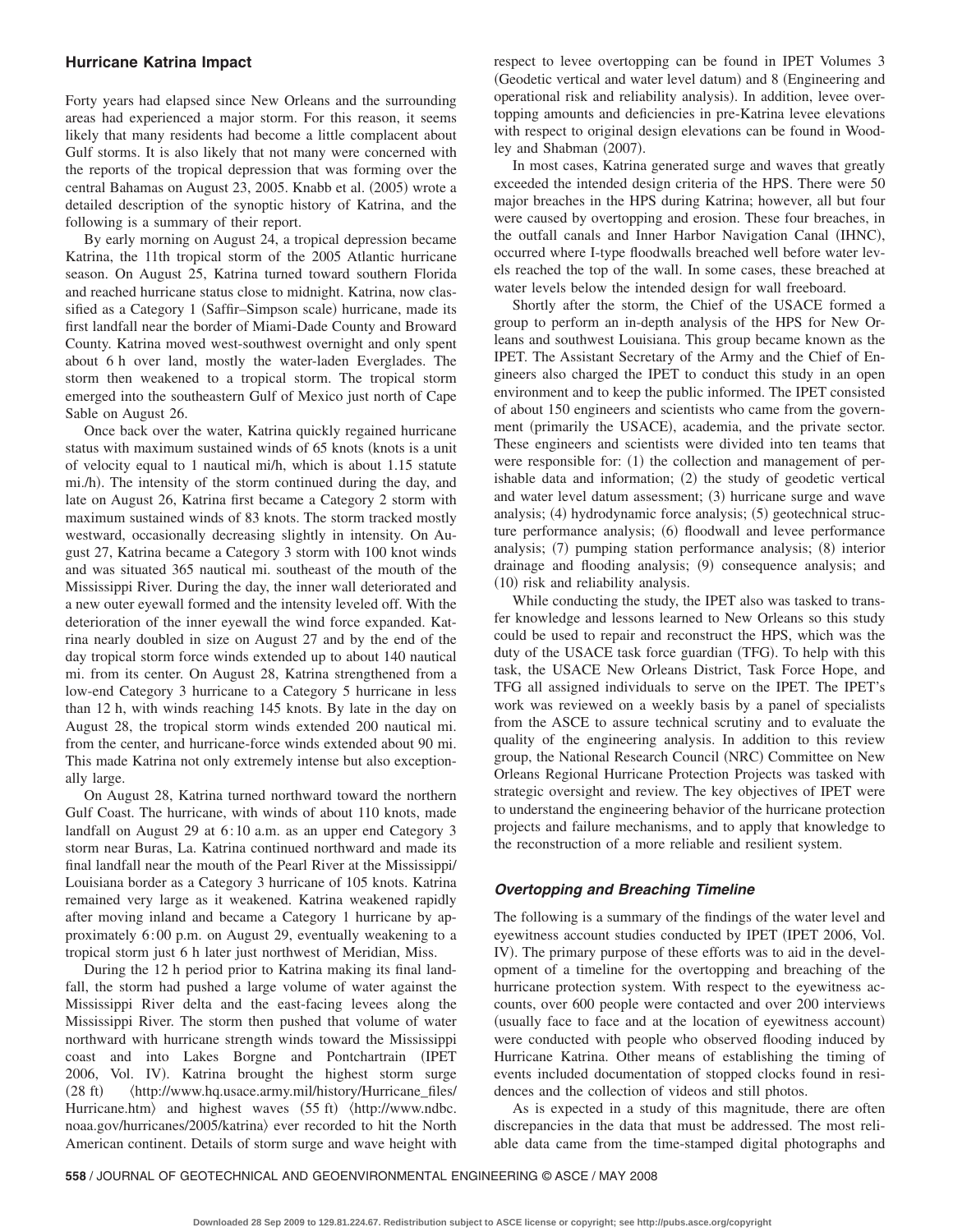videos where the flooding (locations, elevations, directions of flows, etc.) are clearly evident and documented. The next level of reliability is a log where an individual recorded events and times during the storm. Stopped clock data often provided critical insight into the timing of events, but there was also uncertainty in these data. This study indicated how the hurricane protection system performed as Katrina hit the city. The summary presented in this paper relates to the following five sites only:

- 1. 17th Street Canal;
- 2. London Avenue Canal-South;
- 3. London Avenue Canal-North;
- 4. IHNC, West; and
- 5. IHNC East (Lower Ninth Ward and St. Bernard Parish).

#### *17th Street*

While there is the expected range of eyewitness times throughout this area, two reliable accounts state that the initial breach was first observed around daybreak (about 6:30 a.m.) on August 29. One account is from a man with a telescope trained on the floodwall area from his home in the Lake Marina Tower high-rise building just north of the breach. He reported that just as dawn broke, he saw one section of the wall (approximately 25 ft long) was breached (or leaned over). Sometime later when he looked, the breach had fully developed.

Based on the above data, it appears that the initial failure occurred early on the morning of August 29 by about 6: 30 a.m., and was probably fully developed (probably catastrophically) by about 9: 00 a.m. If the initial breach occurred around 6: 30 a.m., then according to the constructed Lake Pontchartrain stage hydrograph based on digital pictures and eyewitness accounts, the stage in the canal would only have been at about 7.3 ft. elevation North American vertical datum of 1988 (NAVD88), which would be well below the top of the wall. According to post-Katrina surveys, the top of the 17th Street floodwall is at about 12.5 ft NAVD88 at the floodwall panels adjacent to the breach.

#### *London North*

Unfortunately, there were no eyewitnesses found in the immediate vicinity of this breach. However, there were a number of stopped clocks recorded within about a ten-block area near the breach. It appears that the breach on London North occurred in the 7: 00– 7: 30 a.m. timeframe. Assuming that the breach occurred at 7: 30 a.m., the corresponding stage in the canal according to the hydrograph would be about 8.9 ft NAVD88, which would be about 4 ft below the top of the wall based on a floodwall height of 12.9 ft NAVD88.

#### *London South*

The earliest reported account of flooding was between 7:00 and 8: 00 a.m. on Monday morning by an individual who lives right at the breach. Another individual at a second site reported that the water came up really fast from the west at about 8: 00 a.m. It appears that the London South Breach occurred between about 7:00 and 8: 00 a.m. on Monday morning. Assuming the breach occurred at 8: 00 a.m., the corresponding elevation in the canal would have been about 9.5 ft NAVD88, according to the stage hydrograph for London Avenue Canal. The elevation of the floodwall in this vicinity is about 12.9 ft NAVD88.

## *IHNC West*

There were three breaches in this reach of the system. These include a breach at the railroad crossing near I-10, breaches at the junction of the floodwall and earth levee near pumping plant No. 19, and the failure by the storage yard near France Road. There were not enough data in this area to determine a good timeline; however, it appears that water started entering this area around 5: 45 a.m. The water in the canal at this time was about 14 ft NAVD88 and obviously flowing over the top of the wall.

## *IHNC East* "*Lower Ninth Ward and St. Bernard Parish*…

There were two major failures of the wall within this area. One was located near Florida Avenue and the other approximately 2,700 ft further south. Residents of the Lower Ninth Ward were interviewed by IPET personnel to gather information regarding the timeline of the breaches. One eyewitness reported that shortly after about 4: 30 a.m. on August 29 he observed water flowing into his home and that by 5: 00 a.m. the water was at his ceiling. Based on the eyewitness accounts and stopped clock data, it appears that water began entering the Lower Ninth Ward prior to 5: 30 a.m., and possibly as early as 4: 30 a.m.

This early time suggests that the water flowed through one or both of the breaches in the IHNC floodwall. However, the water levels at this time were estimated to be below the top of the floodwall. Research by the IPET determined that a small (200 ft) section of the east side of the IHNC floodwall near Florida Avenue failed between 4:30 and 5: 00 a.m. at a water level of about 10.2 ft. NAVD88. The remaining floodwall was overtopped at about 7: 30 a.m. Water levels for the Lower Ninth Ward and St. Bernard Parish peaked at about 10.5– 11 ft. NAVD88. A larger section of floodwall (600 ft) subsequently breached by 7:30 a.m. presumably due to being overtopped.

## *Interior Flooding from Breached Levees*

An estimate of the interior flooding was prepared by IPET Task Groups II and III. According to their estimates the breaches at the 17th Street Canal, London North and South, and IHNC West all contributed flood waters to the area in Fig. 2 labeled as Orleans East Bank. This flooded area contained approximately 105,000 acre ft of water. Of that total, about 66% came from the breaks, 21% from rainfall, and the remaining 13% from overtopping during the event and the pumps not functioning. The breaches along IHNC East and the overtopping and numerous breaches along the Gulf Intracoastal Waterway (GIWW) and the Mississippi River Gulf Outlet (MRGO) were estimated to have contained 429,000 acre ft of water. This area is shown as St. Bernard Parish in Fig. 2. Of this quantity of water, approximately 63% is believed to be caused from the breaches, 8% from rainfall, and the remaining 29% from overtopping.

## **Failure Mechanism Analyses**

#### *Levees*

In the following discussions, levees and floodwalls are differentiated, the former having no concrete or steel components. No levee failures occurred without overtopping. The extent of breaching and overtopping scour was a function of soil type and compaction effort applied to the levee fill material, as well as the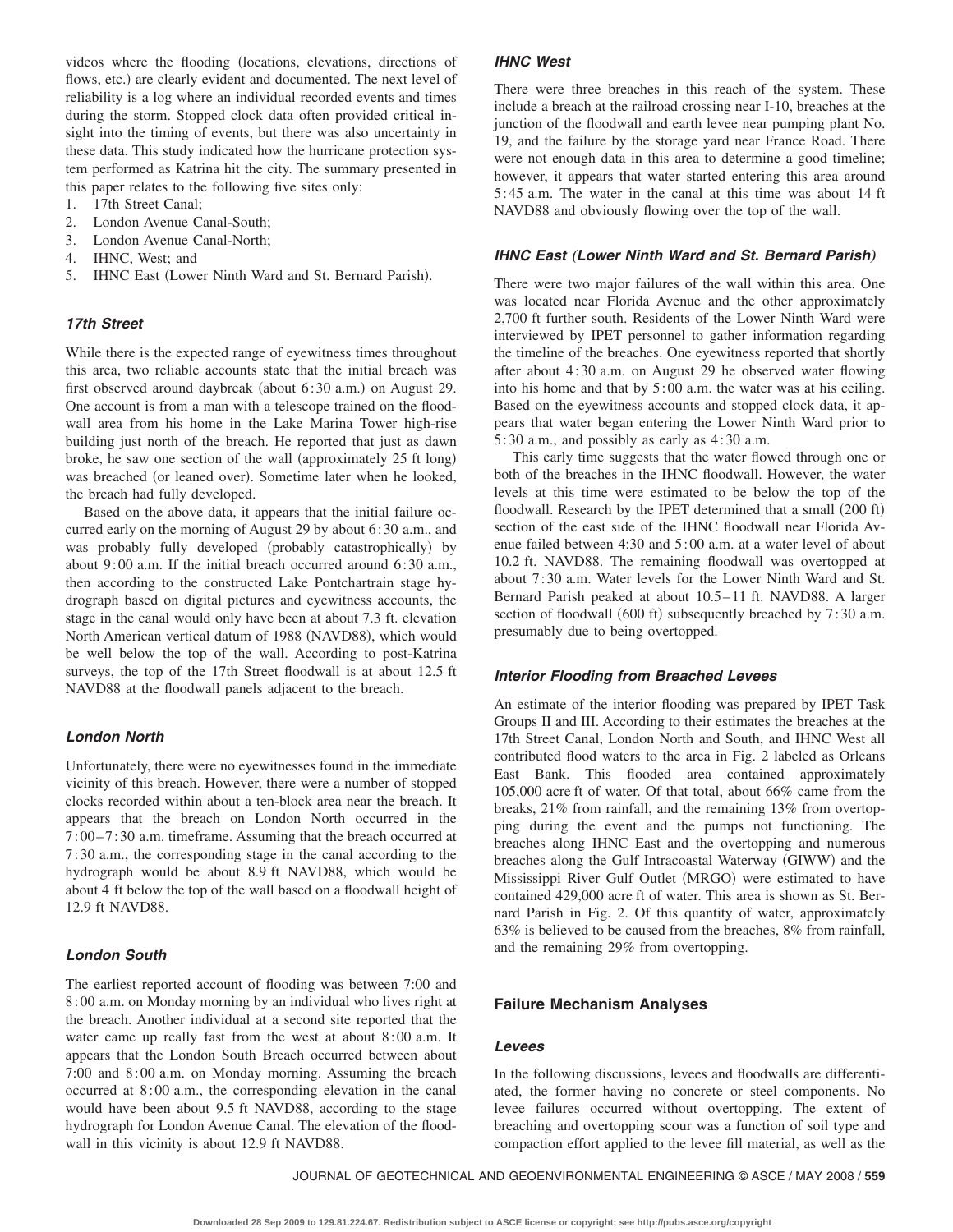

**Fig. 2.** Basin layout and names [adapted from IPET (2006)]

severity of the surge and wave action. Levees that had been constructed using hydraulic fill and had higher silt and sand content were severely damaged. The levee along the MRGO that fronts Lake Borgne was constructed with hydraulic fill that contained significant amounts of sand and silt; it experienced numerous breaches and total loss of the levee section. On the other hand, rolled fill levees that were constructed of cohesive materials, for the most part, were able to survive overtopping without breaching during this event. The focus of the IPET study was not to address the reasoning for planning or design decisions. Thus, no rationale was given to explain why hydraulic fill was used or why overtopping protection was not used for levees vulnerable to overtopping erosion. A review by the external review panel administered through ASCE on the draft final IPET report concluded that there was too little that could be gathered from all the facts and data collected to determine the "why" for planning and design decisions.

## *Floodwalls*

Overtopped I-type floodwalls experienced varying amounts of erosion and scour. The extent of erosion was similar to that of levees where the soil type and degree of compaction of the material being attacked by the overtopping waters dictated the degree of erosion. The south breach at the IHNC, which catastrophically flooded the Lower 9th Ward, is an example of this type of failure. The waters flowing over the top of the wall attacked the soil that provided the passive resistance the floodwall needed for its stability. After this passive resistance was removed, the wall was no longer stable and it breached.

The four breaches that were not caused by overtopping and erosion were I-type floodwalls that failed due to instability in the foundation soils. The stability and performance of the I-wall system was greatly impacted by a gap developing on the water side of the floodwall as the canal water level rose. A diagram depicting the I-wall gap is shown in Fig. 3. These failures were at the 17th Street Canal, London Avenue Canal (two breaches), and IHNC East Bank (near the Florida Avenue pump station). Below is a brief synopsis of how the geotechnical forensic data, engineering analysis, and physical modeling were pieces of the puzzle that explained the failure mechanisms involved.

# **17th Street Canal Breach Area**

Limit equilibrium analysis, finite-element analysis, and centrifuge model tests were conducted to evaluate the 17th Street Canal failure. All three methods clearly show that translational sliding occurred in weak foundation soils, and that the failure surface started at the sheet-pile tip in the clay layer and extended under the levee toward the protected side until outside the toe of the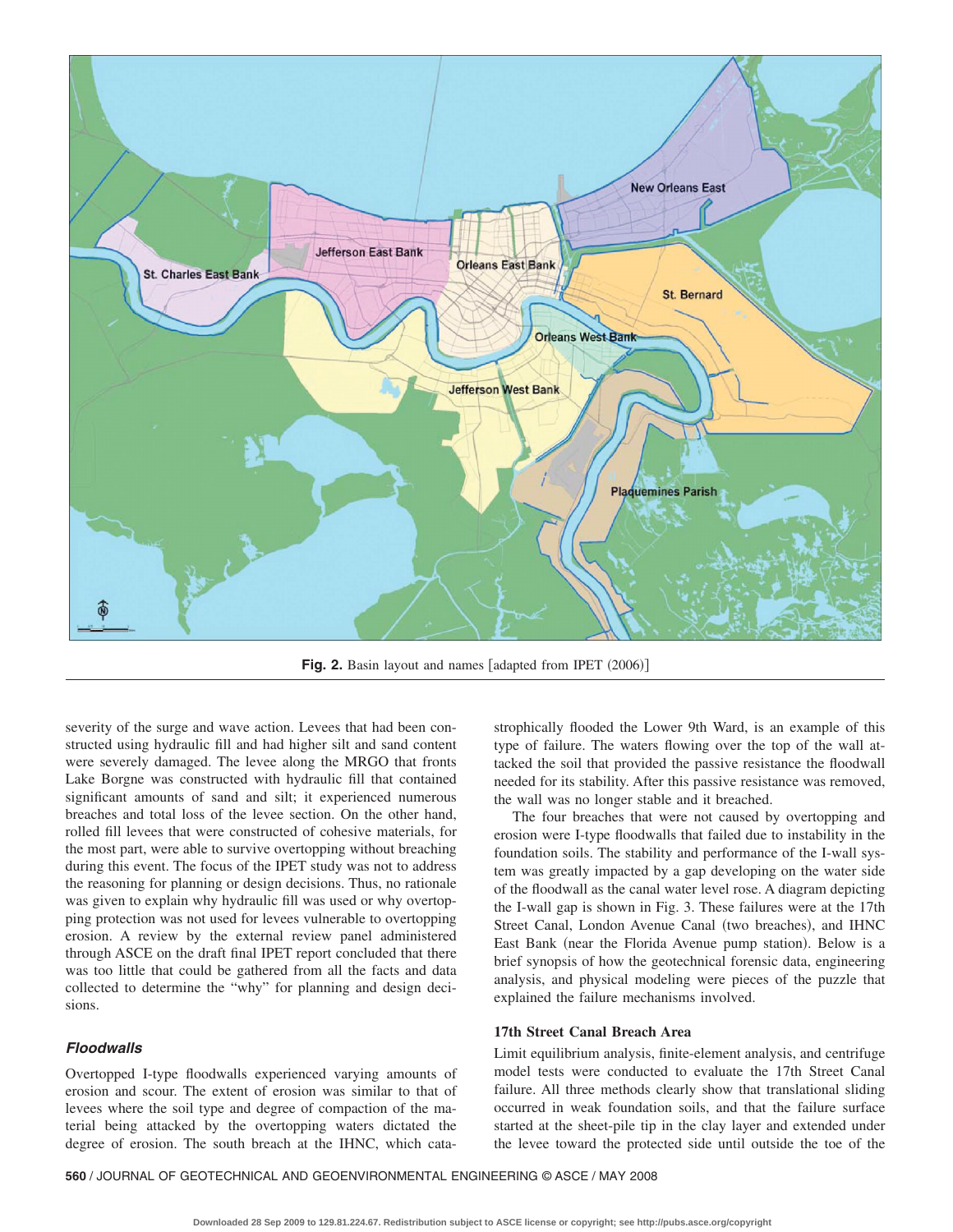

levee, where it exited through the marsh layer. In addition, all three methods show that the formation of a gap between the sheet-pile wall and the canal-side portion of the levee was an essential element in the development of the failure. Results of all three methods are consistent with the observations made during field investigations soon after the storm (IPET 2006, Vol. 5).

#### **London Avenue Canal Breaches**

The levees and I-walls at the London Avenue Canal were constructed on a marsh layer overlying a beach sand layer. The postfailure field investigations revealed significant quantities of sand in the neighborhoods adjacent to the two breaches (north and south breaches) along the London Avenue Canal. Significantly larger amounts of sand were found in the vicinity of the southern breach. This sand was geotechnically identical with the beach sand in the foundation that was beneath the marsh layer. Heaving and sand boils were found at the protected side toe of the levee opposite the north breach.

Seepage and slope stability analyses, finite-element analyses, and centrifuge tests were performed on representative sections of these two breach areas to determine if erosion and piping and/or sliding instability were the causes of failures at these two locations. For the south breach of London Avenue Canal, seepage and piping were the most likely cause of instability. Instability of the levee and I-wall occurred after significant volumes of sand and marsh were removed by seepage and piping. This failure mechanism was also observed in centrifuge test simulations of the South London cross section.

For the north breach, the most likely cause of failure was sliding instability in the sand layer caused by high uplift pressures acting against the base of the marsh/clay layer. The scenario was likely even though seepage analysis of this area indicated that conditions for seepage and piping were present. High pore pressures in the sand would reduce the passive resistance sufficiently to cause sliding without significantly altering the main features of the cross section. The results of analyses of seepage and slope stability and the finite-element soil-structure analysis performed on the north breach area are consistent with this interpretation of the likely failure mechanism. The details of these analyses can be found in Volume 5 of the IPET report.

For both the north and south breaches, the formation of a gap between the canal side levee and the floodwall likely had a major impact on the performance of the I-wall and levee during Katrina. At the London Avenue Canal, the formation of a gap down to the sand resulted in another consequence that destabilized the levee by providing a path for water to flow down into the sand layer. This contributed to high pore-water pressures and led to instability of the levee/sheet-pile wall. Other factors that likely contributed to high pore-water pressures and instability were storm surge scour of fine grained sediments lining the canal that isolated the beach sands from direct hydraulic contact with the canal water, and the use of cold-rolled sheet piles at the south breach that possibility lost interlock while driving in the dense beach sand layer.

#### **IHNC East Bank (near Florida Avenue Pump Station)**

During the postfailure field investigations, a gap on the floodside of the wall was observed along the I-walls near the breach. Significant wall movement near the breach indicated that deep-seated movements occurred in the foundation. A timeline of events pieced together from data from hydrographs and eyewitness accounts provided evidence that this breach occurred before canal waters reached the top of the floodwall. Slope stability analysis was performed on a representative section of the north breach of IHNC. The slope stability analysis indicated that a foundation failure was likely. This foundation failure resulted from differences between the actual conditions and assumptions used as the basis for the design. Those differences are:  $(1)$  the ground surface beyond the toe of the levee at the north breach location was lower than the landside ground surface in the design cross section; and (2) the design analyses did not consider the possibility of a gap forming behind the wall as shown in Fig. 3, allowing water to fill the gap and increasing the load on the wall.

## **Lessons Learned**

Failures of the HPS were devastating to the area. The lessons learned from the failures and successes of the HPS are vital to all flood control systems and hurricane protection systems across the United States.

#### *Need for Resilience of HPS*

The HPS was authorized to provide protection for a standard project hurricane (SPH) design hurricane. Hurricane Betsy that hit New Orleans in 1965 had much of the same characteristics of the SPH design hurricane in terms of wind speed and central pressure (Woodley and Shabman 2007). Hurricane Betsy was a Category 3 hurricane when it hit New Orleans and the probability of a storm greater than a storm similar to Hurricane Betsy, which would test the HPS, was expected to be very low. In the case of Katrina, the storm was downgraded from a Category 5 to a Category 3 as it passed through the New Orleans area, but the storm surge that tested the system was greater than a Category 3 level in most cases. The inability of the HPS to withstand forces and conditions beyond its height or design proved to be catastrophic.

## **Overtopping Scour Protection**

IPET (2006, Vol. 5) states that overtopping alone would have caused only one third of the flooding that occurred. If flooding occurred from only overtopping of the HPS (no breaches), the recovery efforts would have been greatly reduced. The recovery was negatively impacted by the breaches because more time and expense were needed to remove the additional volume of water and to repair the breaches. A storm surge from a Category 3 or greater hurricane would have a high probability of overtopping the New Orleans HPS; unfortunately, overtopping scour protection was not incorporated in the HPS. Given the documented subsidence in the area, settlement of sections of levee below the intended design elevation due to soft soil foundations, and incomplete portions of the authorized HPS, overtopping was inevitable for a Category 3 or greater hurricane. Of the approximately 50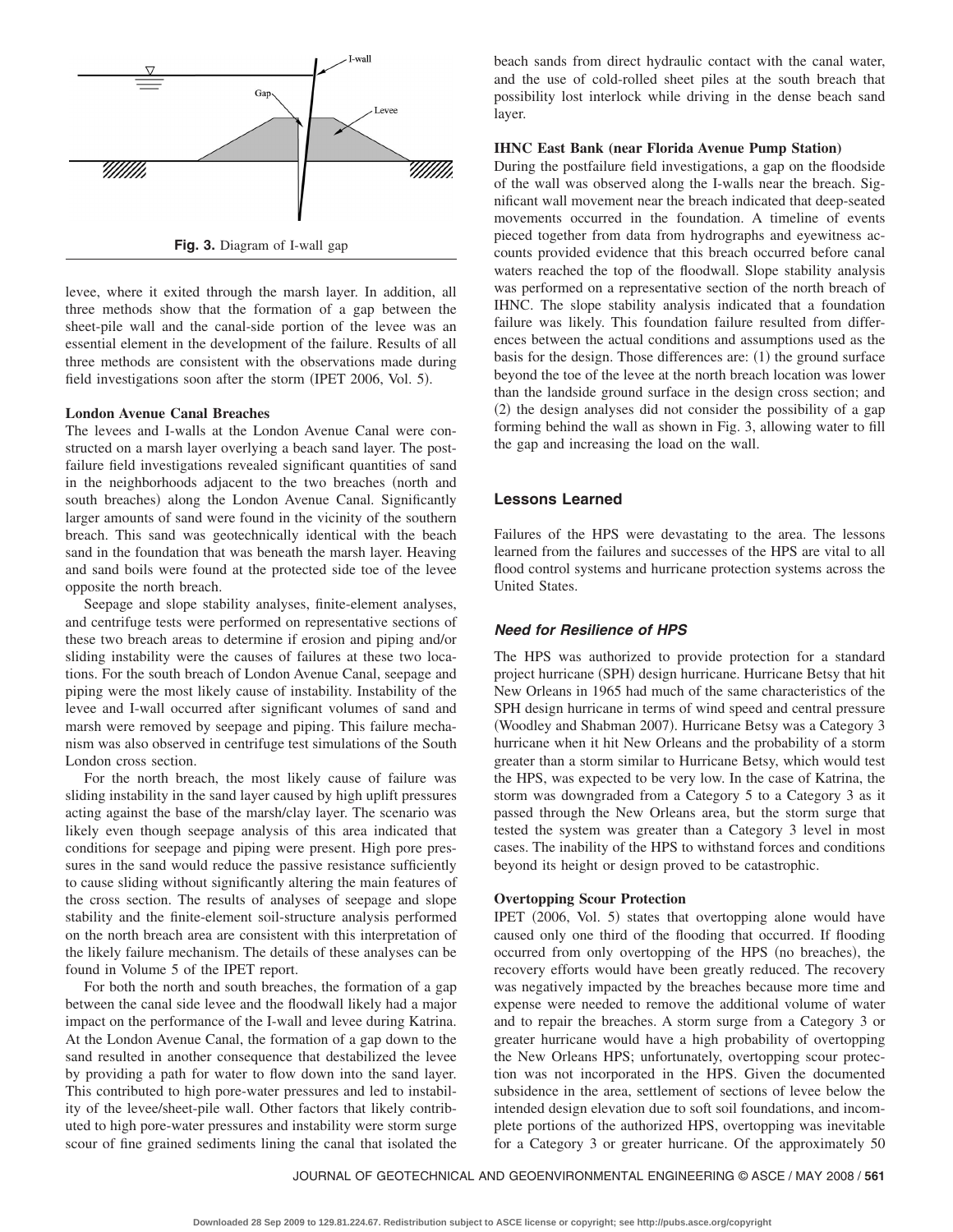

levee and floodwall failures that occurred due to Katrina, the majority of the failures resulted from overtopping and subsequent erosion or erosion-induced instability of I-type floodwalls (IPET, 2006, Vol. 5).

Post-Katrina field surveys showed that rolled compacted clay fill levees performed well with minor erosion occurring even when overtopped. However, hydraulic filled levees with significant amounts of silt and sand performed very poorly. Areas with T-walls performed very well and were very resilient to overtopping. The T-wall sections did not experience extensive erosion and scour even when extensive overtopping did occur except in those areas where there was a transition from a T-wall section to an embankment section. These walls are pile founded with loads transferred deeper into the foundation and were constructed with concrete base slabs that prevented erosion due to splashing near the wall. A typical T-wall cross section is found in Fig. 4. However, I-walls (such as at the south breach of the IHNC East Bank) subjected to overtopping performed poorly. Importantly, the stability of I-walls relies on the passive resistance acting on the wall, which is attacked by overtopping waters.

The ability of the HPS to survive overtopping can be greatly improved for levees and I-type floodwalls by providing erosion protection and by using erosion resistant materials for levee fill.

#### **Conservatism in Designs**

The formation of gaps behind the floodwalls with hydrostatic pressures acting along the full depth was unforeseen and not accounted for in the original designs of the I-wall systems. For the outfall canal failures, very little allowance was given for any uncertainties in the I-wall design. The stability analysis performed by the IPET (2006) demonstrated that the gap reduced the factor of safety by approximately 25% for clay foundations. The factor of safety in the original design of the 17th Street Canal floodwall in the area of the breach was 1.30, which was the minimum allowable. Thus, at the 17th Street Canal breach the combined effect of the knowledge deficiency of the gap formation and a design error caused by the application of centerline strengths to the toe caused the I-wall breach to occur before the design water level was reached. The IHNC floodwall near the Florida Avenue pump station had a design factor of safety of 1.25, which was also minimal. Thus, similar to the case for the 17th Street breach, the impact of the knowledge deficiency in the gap formation caused premature breaching and left little or no margin for error in dealing with uncertainties arising from other factors affecting stability such as soil strength.

In the design of the London Avenue Canal, it was assumed that fine-grained sediments at the bottom of the canal would insulate the beach sand layer from the canal waters. Piezometric data acquired during the design phase along with the short duration that the canal waters would be at the high water level led to a decision that the piezometric level at the toe of the levee would not rise above the ground surface. The stability analyses were performed using this design condition in which the sediments represented the first and only line of defense against high pore pressures and uplift in the foundation sands. An opportunity to provide a reliable second line of defense was missed because the sheet piles were not driven to fully penetrate through the beach sand layer. As it turns out, the sheet piles only penetrated about 10 ft into the 35 ft thick beach sands. As a result, without this additional protection, the loss of sediment at the canal bottom and/or the formation of the gap exposed foundation sands directly to the canal water, which induced high pore pressures and instability. The performance of the London Avenue I-walls at the north and south breaches demonstrates the consequences and dangers of designing a system without consideration of including redundant protection systems.

## *Need for Risk-Based Planning and Design Approach*

The New Orleans HPS was designed using a traditional approach that is component-performance based where standards are used to define performance and uncertainty is accounted for through the factors of safety. However, a better measure of the performance of a component is related to the performance of the system combined with the consequences of that performance. Thus, a riskbased approach allows for explanation of where the uncertainty lies and assessment of the system of integrated components.

A risk-based approach is an excellent way to identify and communicate to decision makers the vulnerable areas of the system, nature of the consequences, and the source of the vulnerability. This approach also provides a tool where attention can be focused on certain areas and to design data gathering in order to reduce the risk. A good example would be the 17th Street Canal failure. The original design documents did not address shear strengths of the foundation soils beneath the protected side toe of the levee and beyond. In addition, the slope stability analysis at the breach area used shear strength values determined and derived from data from centerline borings. The same shear strengths applied for the centerline location were applied to the levee toe and beyond. This had an unfortunate result of overestimating the soil strengths at the levee toe and beyond, which contributed to a design with a low factor of safety. In the area of the breach, residential property boundaries extended up the protected side slope to the crest of the levee. The difficulty of accessing the toe of the levee and beyond may have led to the limited geotechnical exploration. However, there is no documentation to explain why geotechnical exploration was limited but the expense to the project design was critical. In a risk-based approach, engineers can communicate to the decision makers and to the public the risk and increased uncertainty of missing shear strength data under the toe.

## *Deficiency in Knowledge, Technology, Expertise in Hurricane Protection Systems*

The events of Katrina have brought attention to the lack of knowledge that existed on the behavior of I-type floodwalls. An em-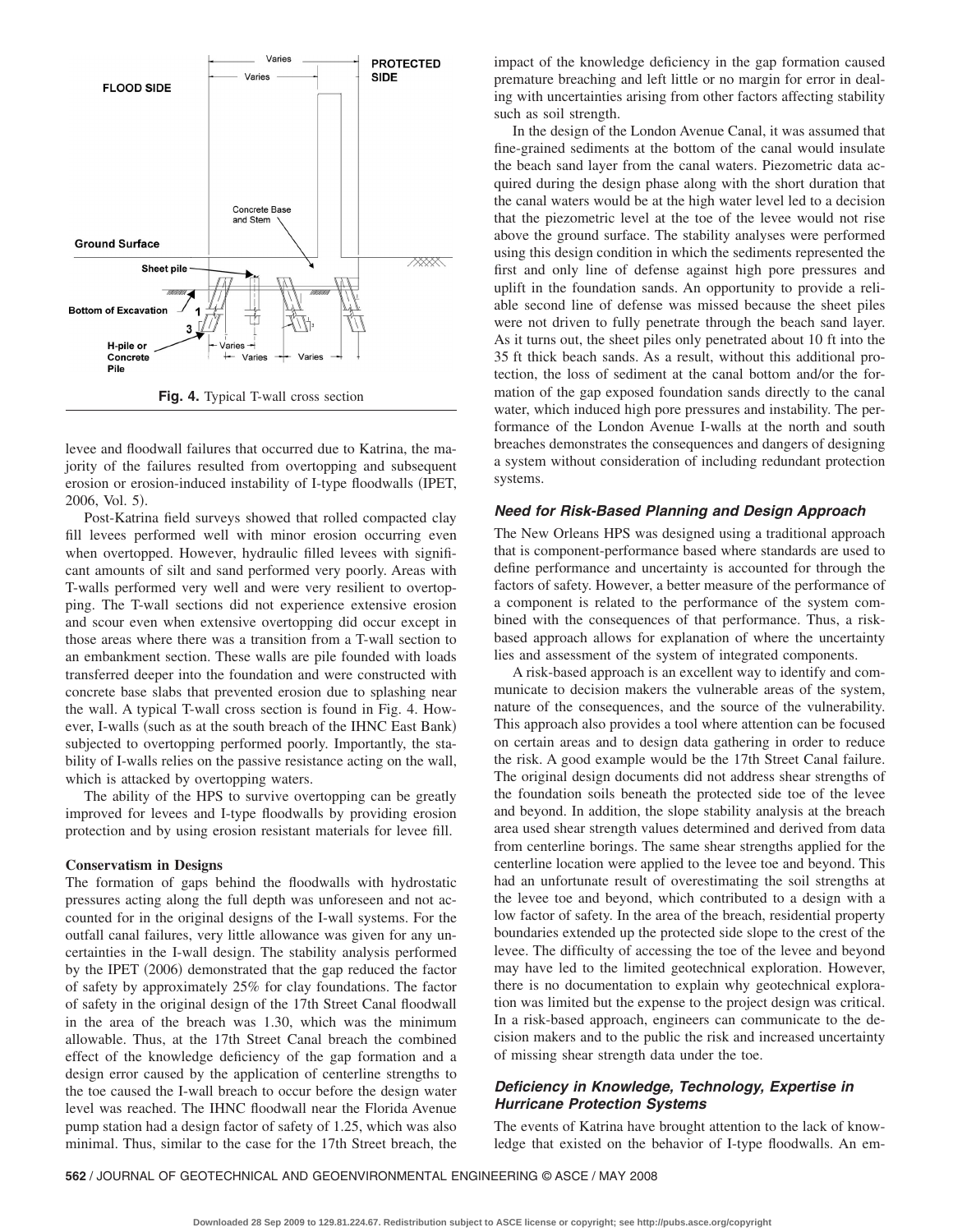

**Fig. 5.** Gap found near north London Avenue Canal breach

phasis is needed in new knowledge, technology, and technical expertise. The driving factor in the foundation instability of I-walls was the increased loads induced by a gap forming on the floodside of the wall. Fig. 5 shows a photograph of a gap observed from the post-Katrina field investigations. This failure mechanism was not anticipated and was unknown to the designer. Some information on the performance of I-walls had developed over time, but this information was not put together to detect this failure mode. For example, in 1985, the E-99 test section, a field load test of a sheet-pile wall similar in design to those of the I-wall canal failures, was performed by the Lower Mississippi Valley Division (LMVD) of the USACE in conjunction with the UASCE New Orleans District (USACE 1988).

The purpose of the field load test was to obtain full-scale performance data to validate the design methods used for optimizing the depth of sheet-pile penetration. The E-99 test wall was founded in a berm on the toe of an existing levee section and was loaded by pumping water between the test wall and the levee. Piezometric data in the foundation and wall movements and strains were recorded as the water rose from behind the wall. The data showed significant wall deflections. Back-analysis showed that the observed wall deflections did not match those predicted using the design methods. Thus, the LMVD recommended that finite-element analysis be performed to help understand the wall movements. Leavell et al. (1989) performed a finite-element analysis and calibrated their model using data from the E-99 load test. Their analysis showed that deep-seated foundation movement controlled the magnitude of the deflections. They recommended that a limit-equilibrium slope stability analysis should be used to address foundation and levee stability in the design of a sheet-pile-levee system.

After Katrina, the data presented in the E-99 report were reviewed to determine if the data showed the development of a gap between the sheet pile and soil on the flooded side due to the water loadings. A lone reliable reading of a piezometer located 4 ft from the wall on the flood side just above the sheet-pile tip matched the test water levels. However, the piezometric data and the wall displacements provide inconclusive evidence in relation to gap formation. The piezometric level at any point in the clay foundation on the flooded side should be expected to measure the load imposed by the weight of the water behind the floodwall whether or not a gap has formed. Also, the displacements by themselves cannot explain the presence of a gap without a visual observation. The E-99 report did not mention any record of a

visual observation of gap after the water was pumped out at the end of the experiment. During the field load test a dark plastic tarp that was place over the wall to prevent leakage through the joints likely prevented any visual observation of a gap if one was present.

The E-99 full-scale field load test provided a false sense of security for I-type floodwalls. More research in I-type floodwall behavior and effects on global stability was needed. Modern technology (such as centrifuge modeling) would have helped shed some light on this behavior. At the outfall canal failures, visual observations of gaps on the flooded side of the floodwall (as shown in the Fig. 5) were important forensic evidence that the gap formation did occur. Thus, the gap represents an example of a knowledge deficiency that had a disastrous impact on the performance of the I-wall systems of the HPS.

#### **Impacts of Lessons Learned on Rebuilding of HPS**

The HPS will be reconstructed in several stages. Initially, TFG completed the immediate need of repairing the breached areas to pre-Katrina levels. Between the years of 2007 and 2011, USACE is tasked with rebuilding the HPS to the 100 year or to the authorized level of protection. Finally, studies are being performed to evaluate the effort needed to provide a Category 5 level of protection for the whole south Louisiana area. Knowledge gained from the Katrina experience has brought to light new criteria and design needs.

## *TFG Repairs*

Repair of the damaged HPS began as soon as possible following Katrina. Levees overtopped by the storm surge required an estimated 3.82 million  $m<sup>3</sup>$  (5 million yards<sup>3</sup>) of fill to reestablish the protection. As discussed previously, levees constructed of granular fill did not perform as well as those constructed of clay material. Unfortunately, using good clay material often required long haul distances that slowed construction progress. To prepare quickly for the 2006 hurricane season, local near-site borrow material was used where it met fill requirements. In anticipation of potential overtopping, sandier materials were excluded from the borrow and the embankment was capped using the most erosionresistant material.

Driving temporary steel sheet piling and placing earth fill on the landward side closed the breaches along the outfall canals until concrete T-walls could be built. Knowing that performance problems existed with the composite levee/I-wall barriers, TFG chose to replace the failed wall sections using T-walls supported on deep piled foundations with sheet-pile seepage cutoff. Repairs could not wait until forensic studies were completed so conservative measures were made to reestablish protection. Sheet-pile lengths were selected to cut off any underlying sand strata that might have a hydraulic connection to the canal. Additionally, designers felt that T-walls offered good protection because of their resiliency and good performance during Katrina.

Although breached areas were closed in the canals, many miles of I-wall protection remained. It was not feasible to remove and reconstruct all existing I-walls along the interior drainage canals, so a design decision was made to construct closure structures at the entrances to the outfall canals. During hurricanes, the canals will be closed and pumping plants will maintain low water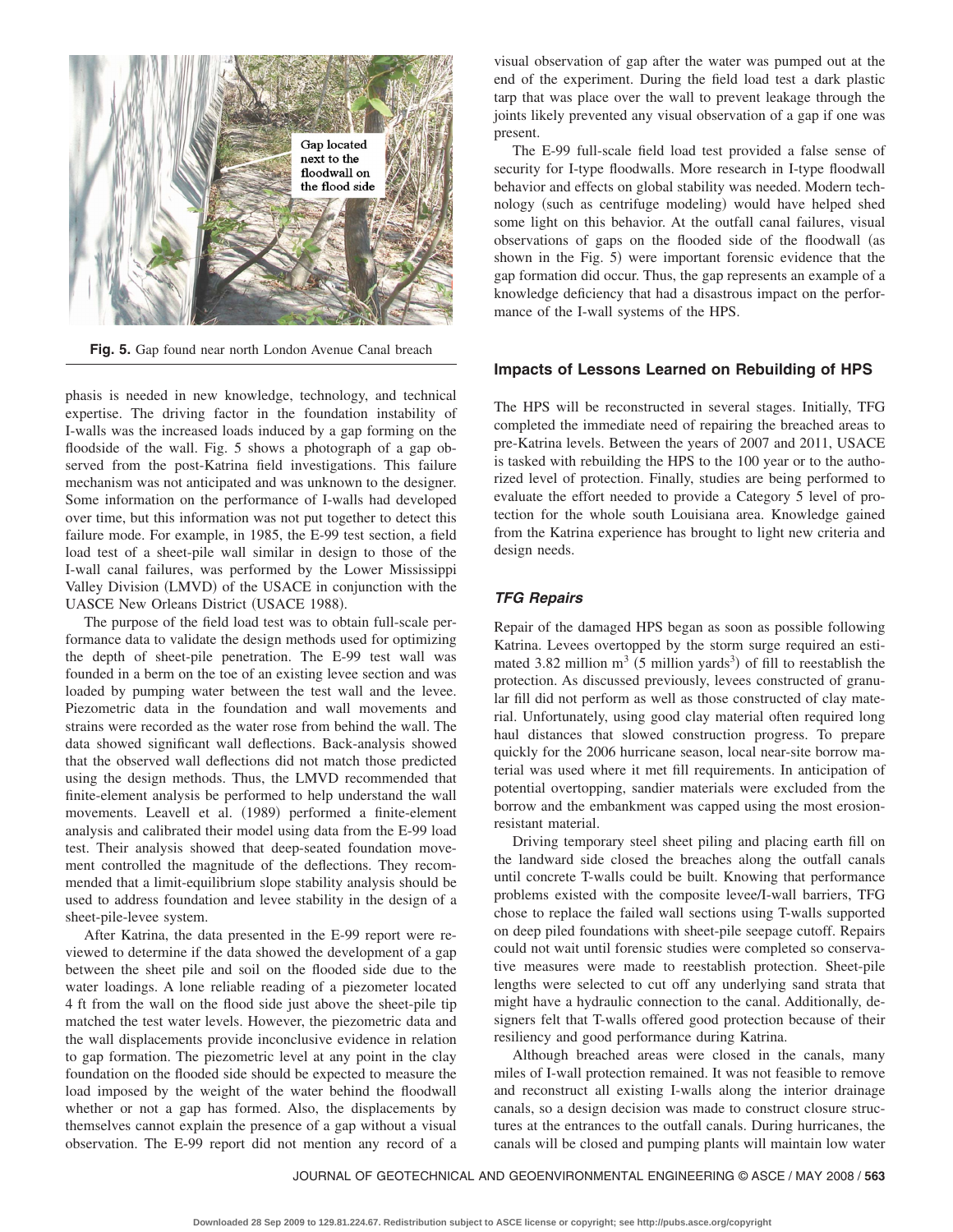levels within the canals. This decision created the need to restrict the maximum canal water levels to safe conditions while maintaining adequate pumping capacity.

After Katrina, inspections identified the importance of the protected-side concrete footings of T-wall type flood barriers because they resisted erosion from overtopping. Splash protection was added to the land side of many walls to inhibit potential instability from erosion. Erosion was also evident at transition points between walls and levees. When walls were at higher elevations than the levee top, flow was concentrated around the end of the wall and resulted in higher water velocities and increased erosion. Fill was placed atop the levees to minimize this effect.

## **Hurricane Protection Office (HPO) and Project Recovery Office (PRO) Repairs**

The role of TFG was essentially complete by June 2006. The next step in recovery was to reestablish protection to the authorized level or to the 100 year level of protection. Changes to the definition of sea level, actual subsidence at a local and regional scale, settlement, and datum-related issues caused the top of barriers to be lower than authorized project levels at some locations. Thus, elevation concerns highlighted the problem of overtopping. TFG concluded that structures should be designed to higher factors of safety under these extreme load conditions. These concerns are being addressed by reevaluating the HPS in its entirety. USACE engineers from New Orleans and throughout the nation are leading this reevaluation, which includes reassessment of soil strengths and levee/floodwall designs. Independent technical review is required for each levee reach by both Corps and non-Corps reviewers.

New design criteria were established based on the Katrina experience. Personnel from USACE headquarters, the Engineer Research and Development Center, Divisions, and Districts were involved in the process to develop design criteria for continued support of the reconstruction effort. These criteria were reviewed by external technical experts and finalized in April 2006. From a geotechnical perspective, the effect of the flood side gap on composite floodwall/levee systems was included in analyses of global stability, seepage, and the design and reevaluation of any I-walls. Shear strength in fine-grained material was higher beneath the centerline of existing levees than at the levee toe because the consolidation pressures are higher due to the weight of the embankment. The 17th Street Canal breach illustrated the importance of obtaining data at the levee toe. Currently, shear-strength data are being obtained from undisturbed samples, cone penetration test (CPT) methods, and field and laboratory vane shear testing. A combination of approaches will be used until the best methods are determined. Independent technical reviewers of this process will monitor the collection of data to ensure the method meets accepted and published standards (ASTM), and also the data are consistent with soil mechanics theory and practice.

## **National Perspective**

Recognizing the significance of the flood side gap design issue, and the consequence this had on the performance of the I-walls in the New Orleans HPS, HQ alerted the Corps of Engineers community of the concern and began the process of developing criteria for other areas around the Nation. Extending the design conditions from New Orleans geology to the rest of the United States will involve significant research and development that requires time and funding. The I-wall criteria and guidance will be developed and implemented in three phases. USACE has completed Phase 1, which includes the process of cataloging I-walls designed or constructed by USACE. Phase 2 (currently underway) consists of performing preliminary evaluations on those walls, using interim guidance prepared from the knowledge gained from Katrina. These evaluations will be used to help identify projects at risk of poor performance as well as focusing research to address critical areas of concern.

Phase 3 will consist of research and development followed by detailed evaluations. When Phase 3 is complete, it is anticipated that I-wall design guidance will be summarized in an Engineer circular for the USACE and will address the gap development issue and its role on global stability and seepage effects for designing I-walls. Guidance on overtopping erosion protection and transition areas of walls to levees will be considered in relation to design level of protection. Additionally, it is expected that criteria will be related as to how well foundation conditions are known or understood.

## **Impacts on Lessons Learned for Future Levee Design and Assessments**

Katrina has made significant impacts on USACE policy. In August 2006, the Chief of Engineers issued a memorandum listing 12 action items to be immediately incorporated into Corps projects. The 12 action items are listed in the Appendix of this paper. One of these items deals with incorporating "risk-based" concepts into designs. The *USACE Levee Design Manual*, EM 1110-2-1913, is currently under review for revision, and some of the more important possible revisions will include new design factors of safety that are based on risk. If risk is low and the amount of available geotechnical information is limited, the required factor of safety would be higher than that for a similar situation with more geotechnical information. In areas of high risk and inadequate geotechnical data, the new recommendation would be "not to build until adequate information is obtained." External technical experts will review this manual and the manual will be available through USACE's publication Web site. Another action item listed by the Chief deals with the periodic inspection and thorough reassessment of Corps projects.

Shewbridge et al. (2006) reported that currently, the National Levee Safety Program Act, H.R. 4650, is working its way through Congress. This Act will establish a National Levee Safety Program with several goals, including: ensuring the safety of new and existing levees; promotion of acceptable engineering policies and procedures; establishment and implementation of state levee safety programs and standards; support of public education about levees; development of technical assistance materials for federal and state governments; technical assistance to nonfederal entities; and improving the security of levees. Additionally, USACE has established a National Levee Safety Group to develop a methodology to allow the Corps of Engineers to achieve these goals. Details of the National Levee Safety Program are available on the Corps Web site  $\langle www.hq.usace.army.mil \rangle$ .

# **Conclusions**

The devastation of Hurricane Katrina is having a significant impact on USACE. Successful performance of flood barriers reinforced the application of adequate design procedures. Unsuccessful performance has brought to light project deficiencies and has underscored USACE's need to better understand project fail-